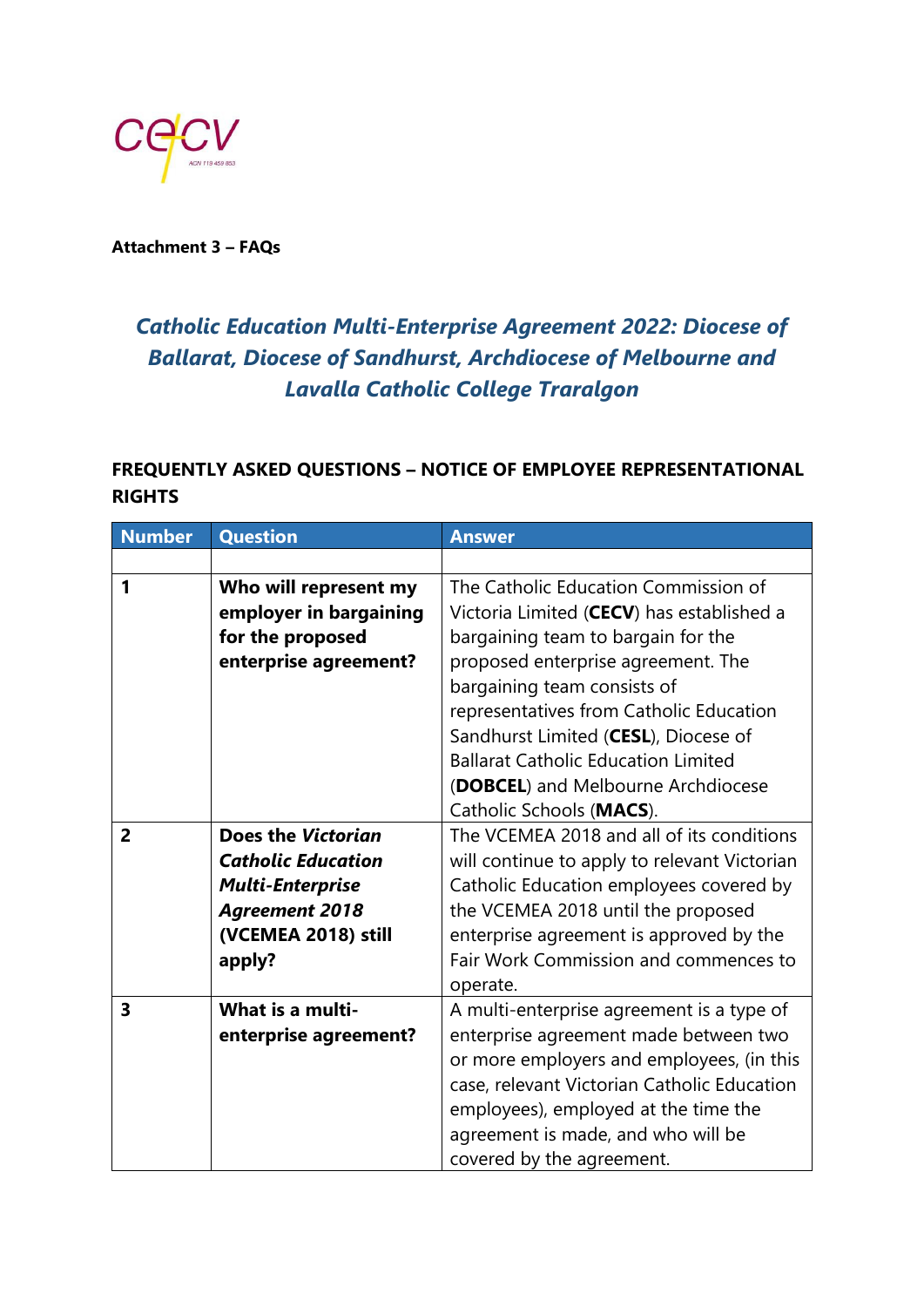| 4 | Who will be covered by              | The proposed coverage includes relevant                               |
|---|-------------------------------------|-----------------------------------------------------------------------|
|   | the proposed enterprise             | Victorian Catholic Education employees,                               |
|   | agreement?                          | employed by the relevant employers, who                               |
|   |                                     | perform the work of the classifications                               |
|   |                                     | currently covered by the VCEMEA 2018 as                               |
|   |                                     | follows:                                                              |
|   |                                     | <b>Primary Principals</b>                                             |
|   |                                     | <b>Deputy Principals</b>                                              |
|   |                                     | <b>Teachers (including Emergency</b>                                  |
|   |                                     | Teachers)                                                             |
|   |                                     | <b>Education Support Employees</b><br><b>School Services Officers</b> |
|   |                                     | CESL, DOBCEL & MACS Diocesan                                          |
|   |                                     | Office School & Student Services                                      |
|   |                                     | Employees                                                             |
|   |                                     | CESL, DOBCEL & MACS Diocesan                                          |
|   |                                     | Administration Employees.                                             |
|   |                                     |                                                                       |
|   |                                     | It is also proposed that the enterprise                               |
|   |                                     | agreement will cover employees                                        |
|   |                                     | performing work in schools as Instructors                             |
|   |                                     | (for example, instrumental music tutors,                              |
|   |                                     | and sports coaches).                                                  |
| 5 | <b>What is a Notice of</b>          | The CECV, on behalf of the relevant                                   |
|   | <b>Employee</b>                     | employers that will be covered by the                                 |
|   | <b>Representational Rights</b>      | proposed agreement, must take all                                     |
|   | (NERR) and when are                 | reasonable steps to give notice to each                               |
|   | employers required to               | employee, (in this case, relevant Victorian                           |
|   | provide employees with              | Catholic Education employees), who will                               |
|   | a NERR?                             | be covered by the agreement and who are                               |
|   |                                     | employed at the notification time for the                             |
|   |                                     | agreement, of their right to be                                       |
|   |                                     | represented by a bargaining                                           |
|   |                                     | representative.                                                       |
| 6 | <b>What is the notification</b>     | The notification time for a proposed                                  |
|   | time for a proposed                 | agreement is the time when the CECV, on                               |
|   | enterprise agreement?               | behalf of the relevant employers, agrees to                           |
|   |                                     | bargain, or initiates bargaining, for an                              |
|   |                                     | agreement.                                                            |
| 7 | What is the purpose of<br>the NERR? | The purpose of the NERR is for the CECV,                              |
|   |                                     | on behalf of the relevant employers, to                               |
|   |                                     | notify each employee (in this case relevant                           |
|   |                                     | Victorian Catholic Education employees) of                            |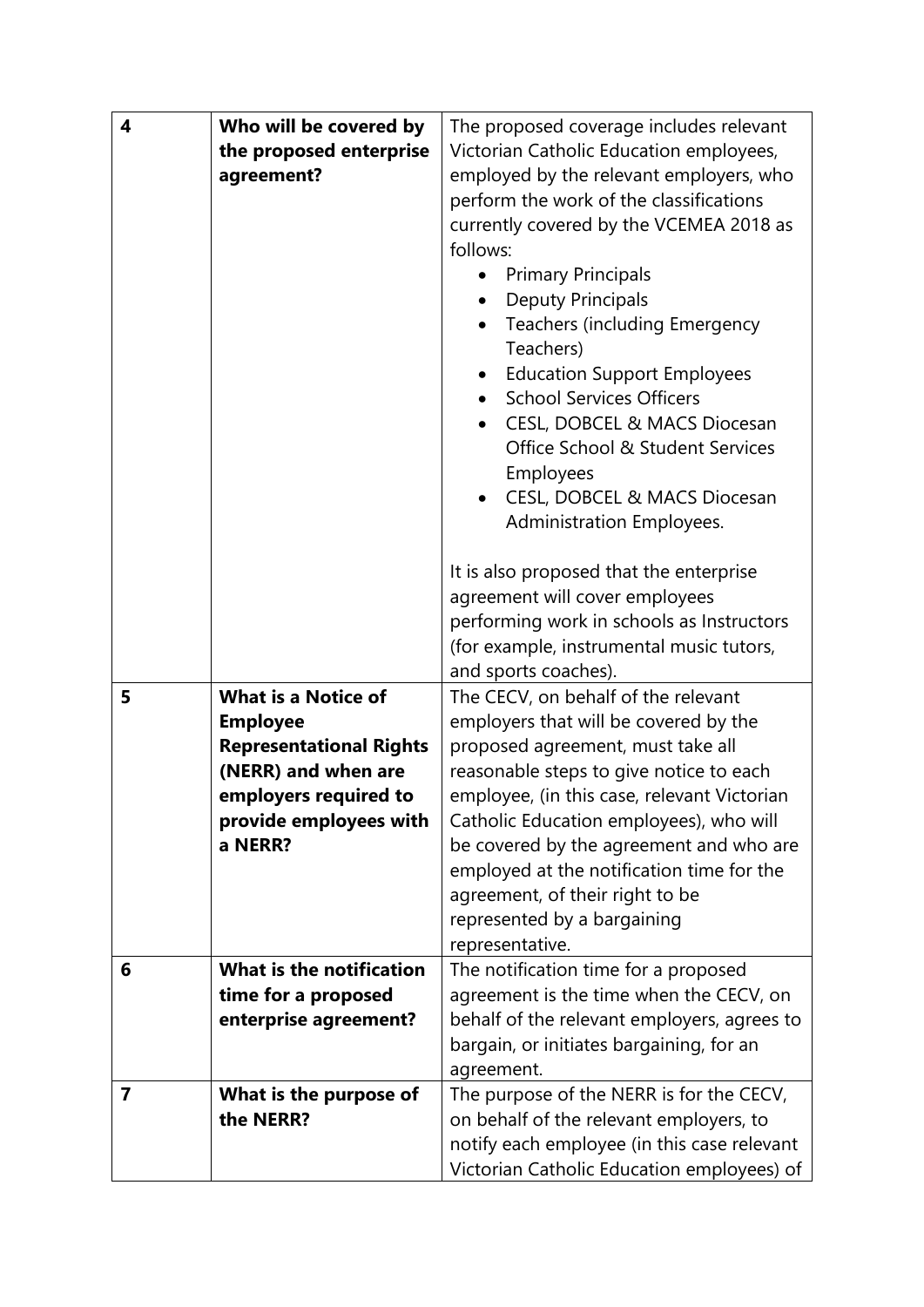|    |                                                                                        | their right to appoint a bargaining<br>representative to represent them in:<br>bargaining for the proposed<br>enterprise agreement; or<br>a matter before the Fair Work<br>Commission regarding bargaining<br>for the agreement.                                                                                                           |
|----|----------------------------------------------------------------------------------------|--------------------------------------------------------------------------------------------------------------------------------------------------------------------------------------------------------------------------------------------------------------------------------------------------------------------------------------------|
|    |                                                                                        | Additionally, the purpose of the NERR is                                                                                                                                                                                                                                                                                                   |
|    |                                                                                        | for the employers to notify each relevant<br>employee as to how they can appoint a<br>bargaining representative.                                                                                                                                                                                                                           |
| 8  | When will I receive the<br><b>NERR?</b>                                                | The CECV, on behalf of the relevant<br>employers, must take all reasonable steps<br>to provide each relevant employee, (in this<br>case, relevant Victorian Catholic Education                                                                                                                                                             |
|    |                                                                                        | employees), with the NERR as soon as<br>practicable, and not later than 14 days,<br>after the notification time for the proposed<br>enterprise agreement.                                                                                                                                                                                  |
| 9  | Who can represent me<br>in the bargaining for<br>the proposed enterprise<br>agreement? | You have the right to appoint a bargaining<br>representative to represent you in<br>bargaining for the proposed enterprise<br>agreement or in a matter before the Fair<br>Work Commission pertaining to<br>bargaining for the agreement.                                                                                                   |
|    |                                                                                        | You can appoint yourself as a bargaining<br>representative, or another person.                                                                                                                                                                                                                                                             |
|    |                                                                                        | If you are a member of the Independent<br>Education Union Victoria Tasmania (IEU),<br>or the Australian Nursing and Midwifery<br>Federation (ANMF), they will be your<br>bargaining representative for the<br>agreement unless you appoint another<br>person as your representative, or you<br>revoke their status as your representative. |
| 10 | I am a member of IEU or<br>the ANMF. Do I need to                                      | No. The IEU or the ANMF will be your<br>bargaining representative for the                                                                                                                                                                                                                                                                  |
|    | do anything?                                                                           | proposed enterprise agreement unless you<br>appoint another person as your                                                                                                                                                                                                                                                                 |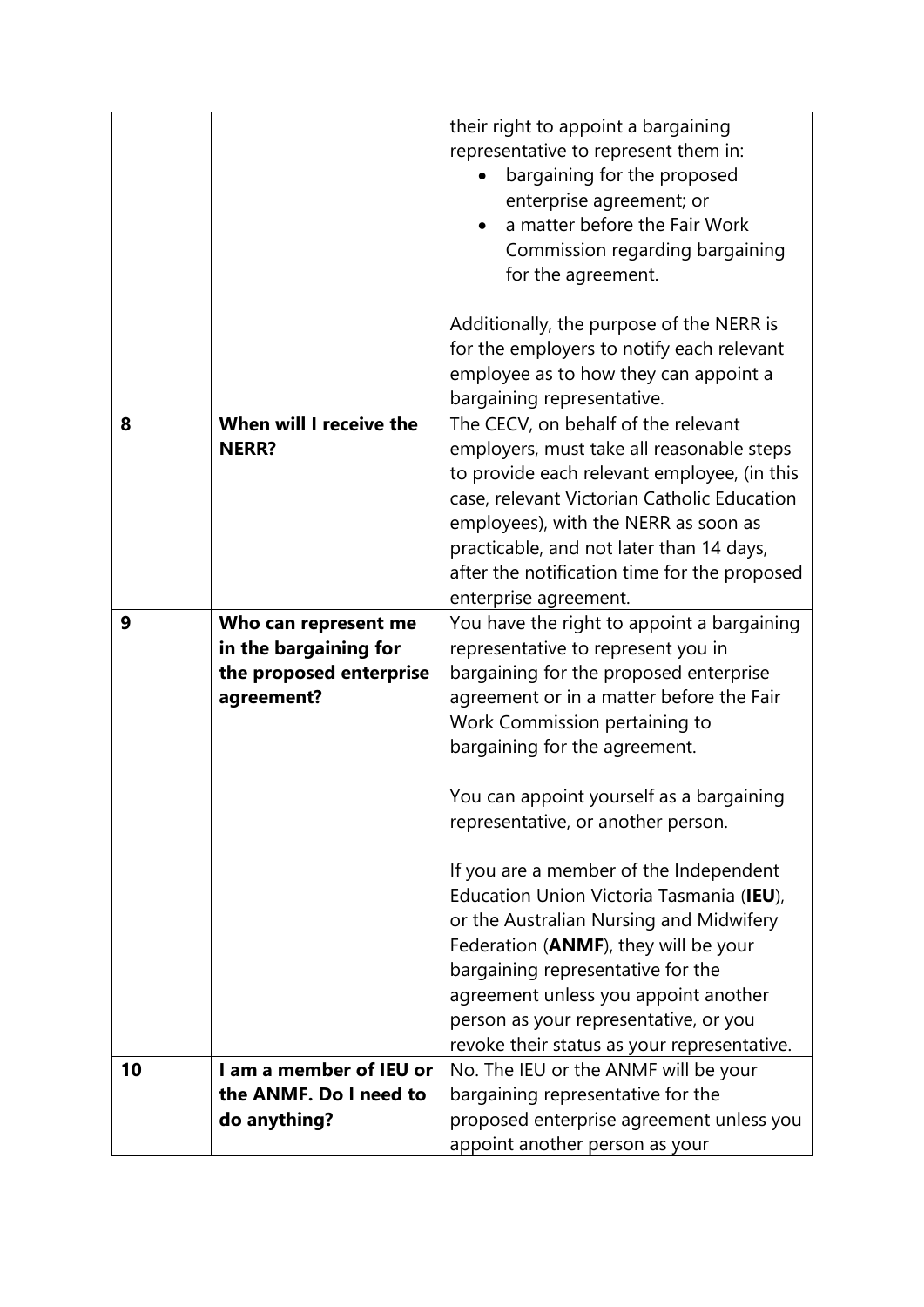| representative or you revoke the IEU or the                                                                                                                                                                                                                                                                                                                                                                                                                                                     |
|-------------------------------------------------------------------------------------------------------------------------------------------------------------------------------------------------------------------------------------------------------------------------------------------------------------------------------------------------------------------------------------------------------------------------------------------------------------------------------------------------|
| ANMF's status as your representative.                                                                                                                                                                                                                                                                                                                                                                                                                                                           |
| If you are not a member of the IEU or the<br>ANMF, you can:<br>member of IEU or the<br>join the IEU or the ANMF;<br>appoint another person as your<br>bargaining representative;<br>appoint yourself as a bargaining<br>$\bullet$<br>representative; or<br>decide not to appoint a bargaining<br>representative.                                                                                                                                                                                |
| If you do not appoint a bargaining<br>representative, once bargaining for the<br>proposed enterprise agreement is<br>completed, you will have the opportunity<br>to consider the agreement and vote on it.                                                                                                                                                                                                                                                                                      |
| The relevant employers will provide<br>relevant employees with updates in<br>relation to bargaining for the agreement.                                                                                                                                                                                                                                                                                                                                                                          |
| No. If you do not appoint a bargaining<br>Do I have to appoint a<br>representative, once bargaining for the<br>proposed enterprise agreement is<br>completed, you will have the opportunity<br>to consider the agreement and vote on it.                                                                                                                                                                                                                                                        |
| You can appoint a bargaining<br>representative to represent you in<br>bargaining for the proposed agreement by<br>notifying the person in writing that you<br>appoint them as your bargaining<br>representative.<br>You can also appoint yourself as a<br>bargaining representative.<br>In either case, you must provide the<br>employers with a copy of the instrument<br>of appointment of a bargaining<br>representative. In order to do so, please<br>complete the respective Instrument of |
|                                                                                                                                                                                                                                                                                                                                                                                                                                                                                                 |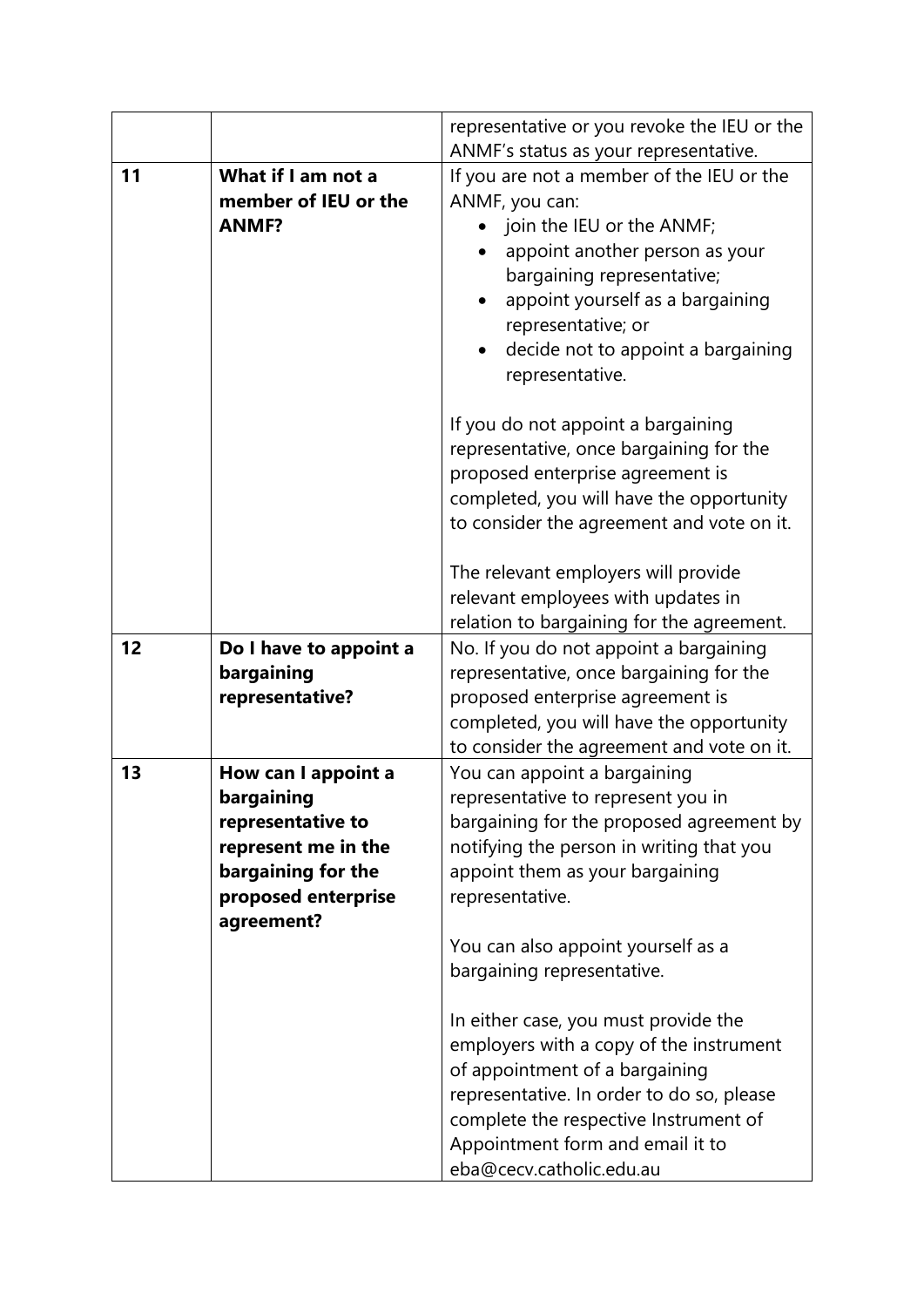|              | You can appoint a bargaining                                                                                                                                                                                                                                                             |
|--------------|------------------------------------------------------------------------------------------------------------------------------------------------------------------------------------------------------------------------------------------------------------------------------------------|
|              | representative at any time during                                                                                                                                                                                                                                                        |
|              |                                                                                                                                                                                                                                                                                          |
|              | bargaining for the proposed enterprise                                                                                                                                                                                                                                                   |
|              | agreement in writing. In order to do so,                                                                                                                                                                                                                                                 |
|              | please complete the appropriate                                                                                                                                                                                                                                                          |
|              | Instrument of Appointment form and                                                                                                                                                                                                                                                       |
|              | email it to eba@cecv.catholic.edu.au                                                                                                                                                                                                                                                     |
|              | Yes. Each employer that will be covered by                                                                                                                                                                                                                                               |
|              | a proposed enterprise agreement must                                                                                                                                                                                                                                                     |
|              | take all reasonable steps to give notice to                                                                                                                                                                                                                                              |
|              | each employee, (in this case, relevant                                                                                                                                                                                                                                                   |
|              | Victorian Catholic Education employees),                                                                                                                                                                                                                                                 |
|              | who will be covered by the agreement and                                                                                                                                                                                                                                                 |
|              | who are employed at the notification time                                                                                                                                                                                                                                                |
|              | for the agreement, of their right to be                                                                                                                                                                                                                                                  |
|              | represented by a bargaining                                                                                                                                                                                                                                                              |
|              | representative.                                                                                                                                                                                                                                                                          |
|              |                                                                                                                                                                                                                                                                                          |
|              | However, new employees who were not                                                                                                                                                                                                                                                      |
|              | employed at the notification time for the                                                                                                                                                                                                                                                |
|              | agreement can still appoint a bargaining                                                                                                                                                                                                                                                 |
|              | representative in writing at any time                                                                                                                                                                                                                                                    |
|              | during bargaining. In order to do so,                                                                                                                                                                                                                                                    |
|              | please complete the appropriate                                                                                                                                                                                                                                                          |
|              | Instrument of Appointment form and                                                                                                                                                                                                                                                       |
|              | email it to eba@cecv.catholic.edu.au                                                                                                                                                                                                                                                     |
|              |                                                                                                                                                                                                                                                                                          |
|              | Once bargaining for the agreement is                                                                                                                                                                                                                                                     |
|              | completed, you will have the opportunity                                                                                                                                                                                                                                                 |
|              | to consider the agreement and vote on it.                                                                                                                                                                                                                                                |
|              | You can revoke your appointment of any                                                                                                                                                                                                                                                   |
|              | bargaining representative (another person,                                                                                                                                                                                                                                               |
|              | yourself, the IEU or the ANMF) in writing at                                                                                                                                                                                                                                             |
|              | any time during bargaining for the                                                                                                                                                                                                                                                       |
|              | proposed enterprise agreement. In order                                                                                                                                                                                                                                                  |
|              | to do so, please email                                                                                                                                                                                                                                                                   |
|              | eba@cecv.catholic.edu.au                                                                                                                                                                                                                                                                 |
| What are the | In accordance with section 228 of the Fair                                                                                                                                                                                                                                               |
|              | Work Act 2009 (Cth), bargaining                                                                                                                                                                                                                                                          |
|              | representatives for a proposed enterprise                                                                                                                                                                                                                                                |
|              | agreement must meet the good faith                                                                                                                                                                                                                                                       |
|              | bargaining requirements.                                                                                                                                                                                                                                                                 |
|              | When can I appoint a<br>bargaining<br>representative?<br>What if I am a new<br>employee? Can I<br>appoint a bargaining<br>representative?<br>How do I revoke my<br>appointment of a<br>bargaining<br>representative?<br>requirements that<br>bargaining<br>representatives must<br>meet? |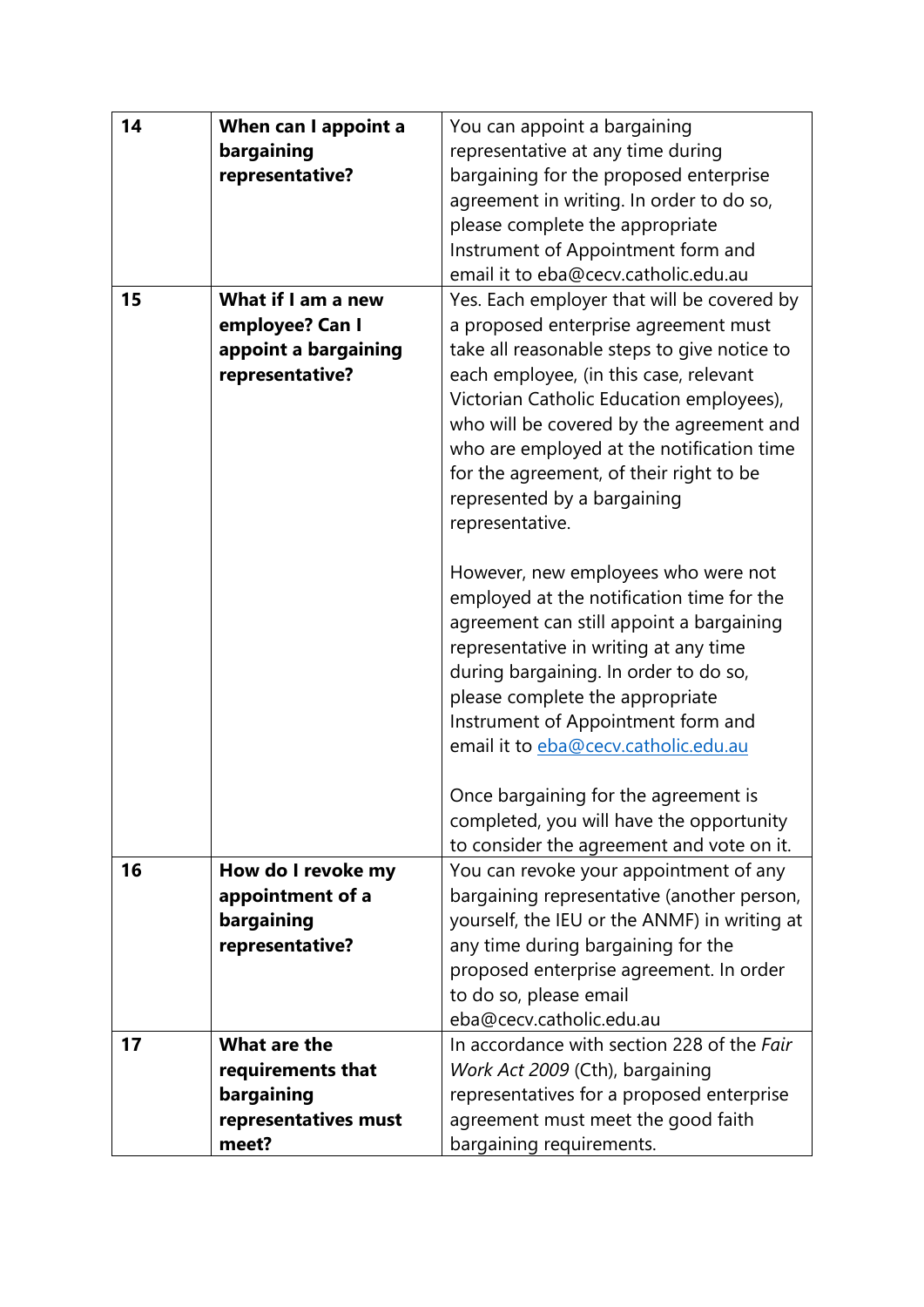| 18 | What are the good faith  | In accordance with section 228 of the Fair                                                                                                                                                                                                                                                                                                                                                                                                                                                                                                                                                                                                                                                                                                        |
|----|--------------------------|---------------------------------------------------------------------------------------------------------------------------------------------------------------------------------------------------------------------------------------------------------------------------------------------------------------------------------------------------------------------------------------------------------------------------------------------------------------------------------------------------------------------------------------------------------------------------------------------------------------------------------------------------------------------------------------------------------------------------------------------------|
|    | bargaining               | Work Act 2009 (Cth), the good faith                                                                                                                                                                                                                                                                                                                                                                                                                                                                                                                                                                                                                                                                                                               |
|    | requirements in section  | bargaining requirements that a bargaining                                                                                                                                                                                                                                                                                                                                                                                                                                                                                                                                                                                                                                                                                                         |
|    | 228 of the Fair Work     | representative for a proposed agreement                                                                                                                                                                                                                                                                                                                                                                                                                                                                                                                                                                                                                                                                                                           |
|    | Act 2009 (Cth)?          | must meet are:                                                                                                                                                                                                                                                                                                                                                                                                                                                                                                                                                                                                                                                                                                                                    |
|    |                          | attending, and participating in,<br>$\bullet$<br>meetings at reasonable times;<br>disclosing relevant information<br>(other than confidential or<br>commercially sensitive information)<br>in timely manner;<br>responding to proposals made by<br>other bargaining representatives for<br>the agreement in a timely manner;<br>giving genuine consideration to the<br>proposals of other bargaining<br>representatives for the agreement,<br>and giving reasons for the<br>bargaining representative's<br>responses to those proposals;<br>refraining from capricious or unfair<br>conduct that undermines freedom<br>of association or collective<br>bargaining;<br>recognising and bargaining with the<br>other bargaining representatives for |
|    |                          | the agreement.                                                                                                                                                                                                                                                                                                                                                                                                                                                                                                                                                                                                                                                                                                                                    |
|    |                          | The good faith bargaining requirements                                                                                                                                                                                                                                                                                                                                                                                                                                                                                                                                                                                                                                                                                                            |
|    |                          | do not require:<br>a bargaining representative to make                                                                                                                                                                                                                                                                                                                                                                                                                                                                                                                                                                                                                                                                                            |
|    |                          | concessions during bargaining for                                                                                                                                                                                                                                                                                                                                                                                                                                                                                                                                                                                                                                                                                                                 |
|    |                          | the agreement; or                                                                                                                                                                                                                                                                                                                                                                                                                                                                                                                                                                                                                                                                                                                                 |
|    |                          | a bargaining representative to reach                                                                                                                                                                                                                                                                                                                                                                                                                                                                                                                                                                                                                                                                                                              |
|    |                          | agreement on the terms that are to                                                                                                                                                                                                                                                                                                                                                                                                                                                                                                                                                                                                                                                                                                                |
|    |                          | be included in the agreement.                                                                                                                                                                                                                                                                                                                                                                                                                                                                                                                                                                                                                                                                                                                     |
| 19 | If I appoint myself as a | Bargaining meetings will occur at times                                                                                                                                                                                                                                                                                                                                                                                                                                                                                                                                                                                                                                                                                                           |
|    | bargaining               | that:                                                                                                                                                                                                                                                                                                                                                                                                                                                                                                                                                                                                                                                                                                                                             |
|    | representative, will     | the maximum number of                                                                                                                                                                                                                                                                                                                                                                                                                                                                                                                                                                                                                                                                                                                             |
|    | bargaining meetings      | bargaining representatives can                                                                                                                                                                                                                                                                                                                                                                                                                                                                                                                                                                                                                                                                                                                    |
|    | occur at times that I am | attend; and                                                                                                                                                                                                                                                                                                                                                                                                                                                                                                                                                                                                                                                                                                                                       |
|    | available to attend?     | are least disruptive to the                                                                                                                                                                                                                                                                                                                                                                                                                                                                                                                                                                                                                                                                                                                       |
|    |                          | operations of the employers.                                                                                                                                                                                                                                                                                                                                                                                                                                                                                                                                                                                                                                                                                                                      |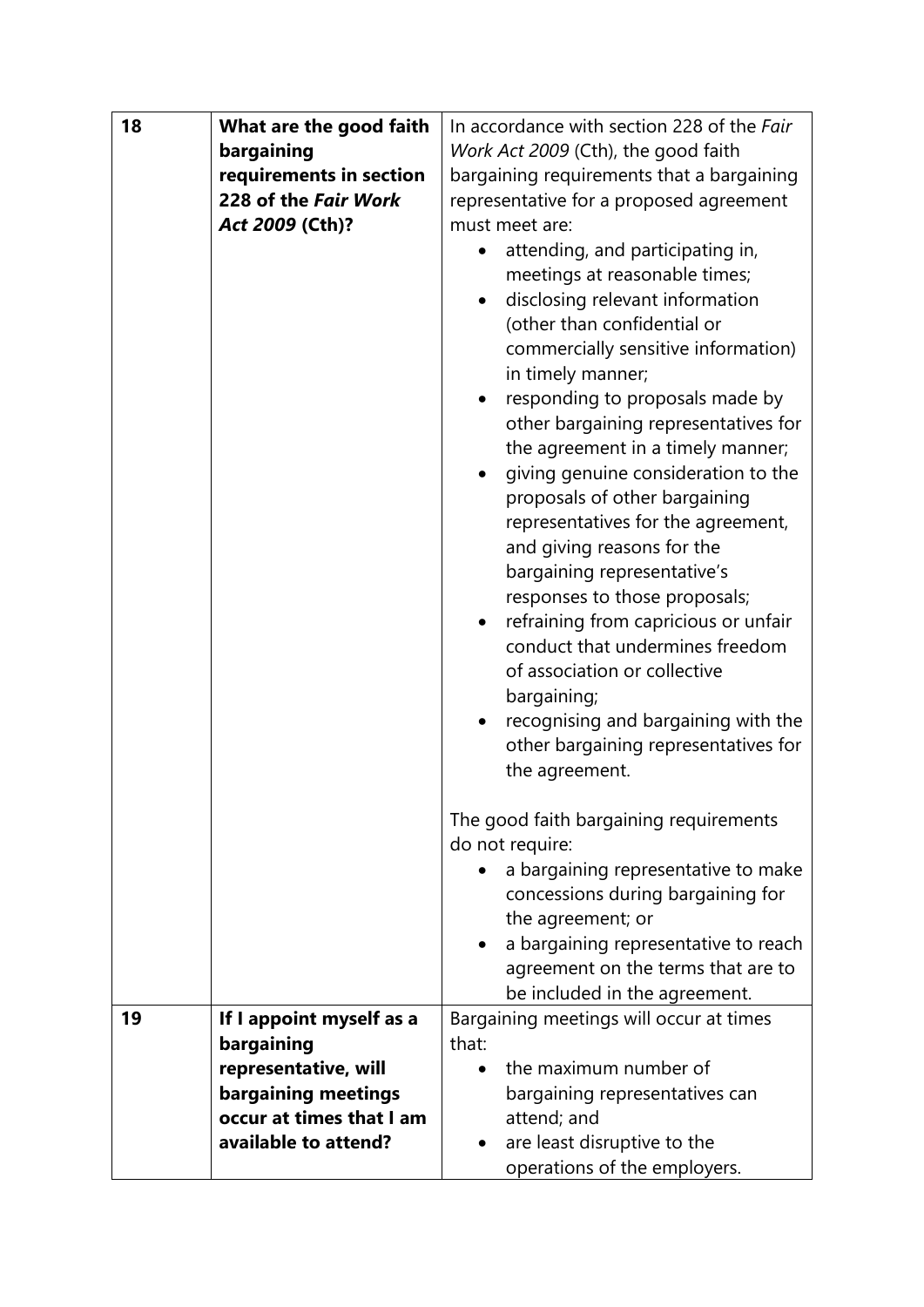| 20 | Are employees               | No. Employees employed by an external        |
|----|-----------------------------|----------------------------------------------|
|    | employed by an              | agency or contractor are not relevant        |
|    | external agency or          | Victorian Catholic Education employees.      |
|    | contractor entitled to      | Therefore, they will not be covered by the   |
|    | participate in              | proposed enterprise agreement and are        |
|    | bargaining for the          | not entitled to participate in bargaining    |
|    | proposed enterprise         | for, or voting on, the agreement.            |
|    | agreement?                  |                                              |
| 21 | <b>How can I obtain</b>     | The relevant employers will provide          |
|    | information about           | employees with updates in relation to        |
|    | bargaining for the          | bargaining for the proposed enterprise       |
|    | proposed enterprise         | agreement.                                   |
|    | agreement as it             |                                              |
|    | progresses?                 |                                              |
| 22 | How will the parties        | Parties will consider all claims made by     |
|    | consider claims made        | bargaining representatives. However, in      |
|    | by bargaining               | accordance with the good faith bargaining    |
|    | representatives?            | requirements in section 228 of the Fair      |
|    |                             | Work Act 2009 (Cth), bargaining              |
|    |                             | representatives are not required to make     |
|    |                             | concessions or reach agreement on claims.    |
| 23 | <b>When will bargaining</b> | The length of time of bargaining for the     |
|    | for the proposed            | proposed enterprise agreement will be        |
|    | enterprise agreement        | dependent upon several factors, including    |
|    | be completed?               | the number and breadth of claims made        |
|    |                             | by bargaining representatives.               |
| 24 | When will I have the        | Once bargaining for the proposed             |
|    | opportunity to consider     | enterprise agreement is completed and        |
|    | the proposed enterprise     | the parties have agreed in principle to the  |
|    | agreement and vote on       | proposed enterprise agreement, the           |
|    | it?                         | relevant employers will provide relevant     |
|    |                             | Victorian Catholic Education employees       |
|    |                             | with a copy of the proposed agreement,       |
|    |                             | and any other material incorporated by       |
|    |                             | reference into it. The relevant employers    |
|    |                             | will also notify relevant Victorian Catholic |
|    |                             | Education employees of the time and          |
|    |                             | place that the vote will occur and the       |
|    |                             | voting method.                               |
|    |                             |                                              |
|    |                             |                                              |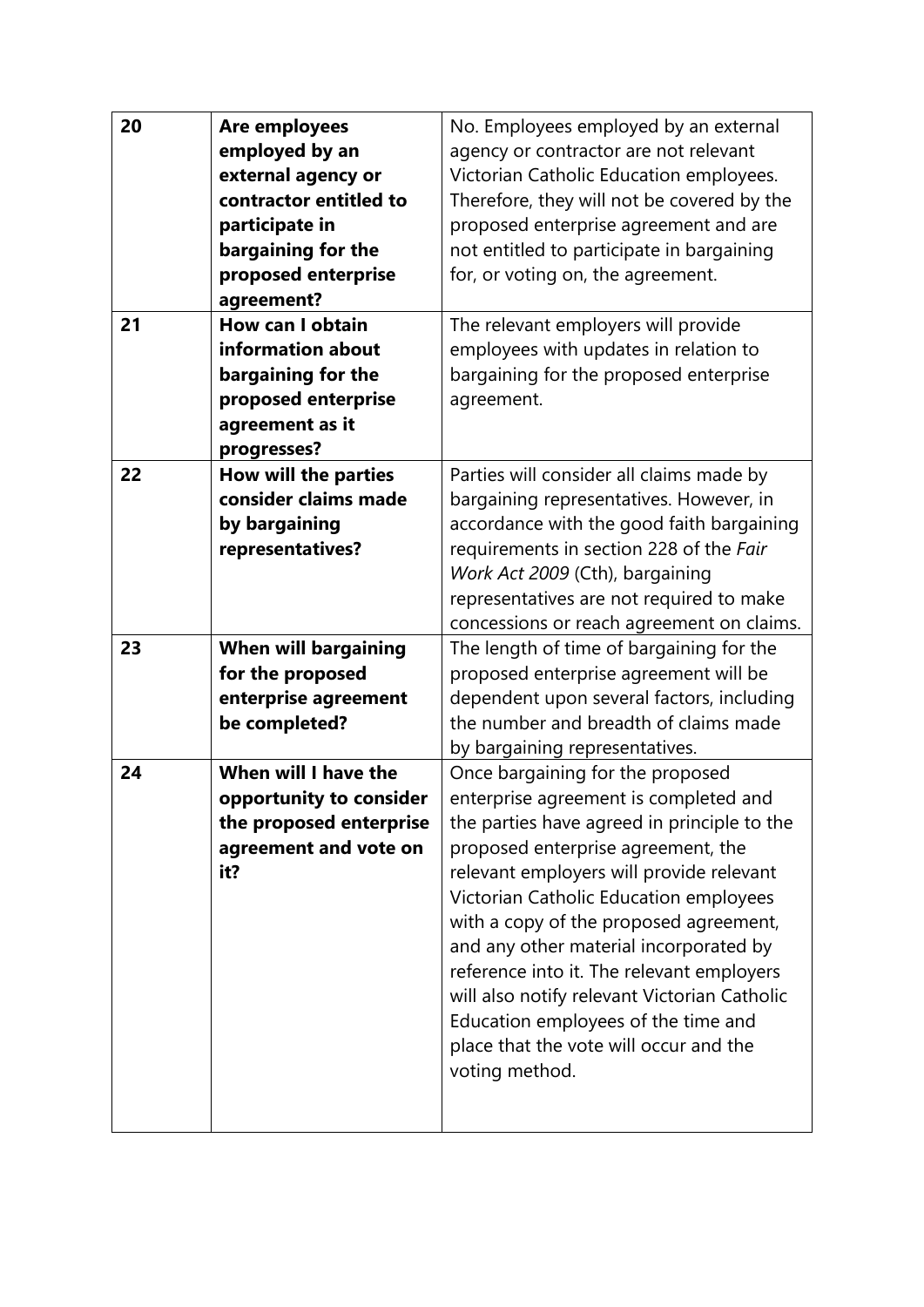| 25 | <b>What is the access</b>     | The access period for a proposed                        |
|----|-------------------------------|---------------------------------------------------------|
|    | period for a proposed         | agreement is the seven-day period ending                |
|    | enterprise agreement?         | immediately before the start of the voting              |
|    |                               | process.                                                |
| 26 | What if the majority of       | If the majority of each of the relevant                 |
|    | each employer's               | employer's employees vote to endorse the                |
|    | employees vote to             | proposed enterprise agreement, within 14                |
|    | endorse the proposed          | days of the vote, a bargaining                          |
|    | enterprise agreement?         | representative will apply to the Fair Work              |
|    |                               | Commission for approval of the                          |
|    |                               | agreement.                                              |
| 27 | <b>How will the Fair Work</b> | The Fair Work Commission will consider                  |
|    | <b>Commission approve</b>     | the application to approve the proposed                 |
|    | the proposed enterprise       | enterprise agreement. In order to approve               |
|    | agreement?                    | the agreement, the Fair Work Commission                 |
|    |                               | must be satisfied (amongst other things)                |
|    |                               | that:                                                   |
|    |                               | the majority of relevant Victorian                      |
|    |                               | <b>Catholic Education employees</b>                     |
|    |                               | endorse the agreement; and                              |
|    |                               | the agreement passes the Better Off                     |
|    |                               | Overall Test (BOOT).                                    |
| 28 | <b>What is the BOOT?</b>      | A proposed enterprise agreement passes                  |
|    |                               | the BOOT if the Fair Work Commission is                 |
|    |                               | satisfied, as at the test time, that each               |
|    |                               | award covered employee, and each                        |
|    |                               | prospective award covered employee, for                 |
|    |                               | the agreement would be better off overall               |
|    |                               | if the agreement applied to the employees               |
|    |                               | rather than the relevant modern award.                  |
|    |                               |                                                         |
|    |                               | For teachers, the relevant modern award is:             |
|    |                               | <b>Educational Services (Teachers)</b>                  |
|    |                               | <b>Award 2020</b>                                       |
|    |                               |                                                         |
|    |                               | For other employees, the relevant modern<br>awards are: |
|    |                               | <b>Educational Services (Schools)</b><br>$\bullet$      |
|    |                               | <b>General Staff Award 2020</b>                         |
|    |                               | Clerks - Private Sector Award 2020                      |
|    |                               | <b>Health Professionals and Support</b>                 |
|    |                               | Services Award 2020                                     |
|    |                               |                                                         |